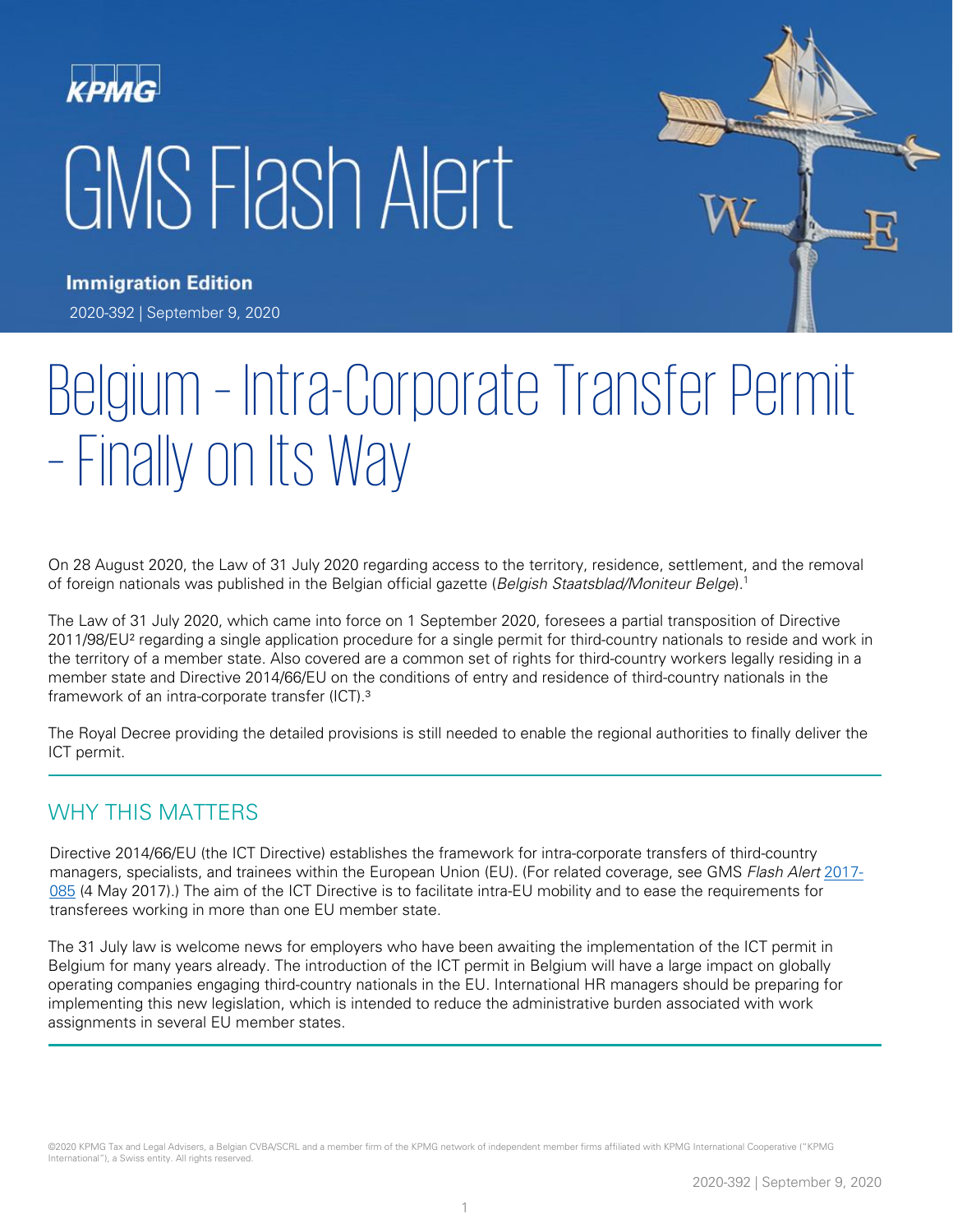## **Background**

The objective of the ICT Directive is to harmonise the regulations of various EU member states pertaining to transfers within a corporate group and to facilitate the intra-EU mobility of the staff of international groups in order to promote the transfer of knowledge and expertise within companies. The ICT Directive had to be implemented into domestic law by 29 November 2016. Belgium, however, failed to implement the legislation by the stipulated due date. The ICT Directive applies to managers, specialists and trainees who are not nationals of one of the EU member states; who have already been employed by a company resident outside the EU for at least six or three months; and who are temporarily transferred, on market terms, to one or more branches of the group company within the EU.

## **Short-Term Mobility**

Short-term mobility is considered as a period of stay in EU member states, other than the one that issued the ICT permit, up to 90 days (in any 180-day period) per member state. Belgium already adopted the exemption for short-termmobility provided that the individual has a valid passport or equivalent travel document and a valid ICT permit issued by the first EU member state that sent the employee for a short-term stay to Belgium. This ICT permit should be valid until the end of the period considered under the short-term-mobility exemption.

## **Long-Term Mobility**

For long-term-mobility, as stipulated in the Law of 31 July 2020, the Royal Decree defining the provisions still needs to be published. Once the Royal Decree is published, employers will be able to apply for an ICT permit for Belgium for their third-country managers, specialists and trainees.

It is important to note that in previous regional legislation the Flemish, Walloon and Brussels Regions have defined different conditions for the ICT permit, such as different salary levels for each region, differences in accepted seniority, etc. (We cite to the relevant legislation of each region in the footnote below.<sup>4</sup>)

#### KPMG NOTE

The ICT permit is valid for a period up to three years for managers and specialists. After the allowed period of stay, the employee can only apply for a new intra-company transfer in an EU country after a "cooling-off" period of 90 days.

The KPMG International member firm in Belgium intends to provide an update when the Royal Decree is published.

### FOOTNOTES:

1 For the Law of 31 July 2020 (Loi portant dispositions urgentes diverses en matière de justice / Wet houdende diverse dringende bepalingen inzake justitie) published on 28 August 2020, see: <http://www.ejustice.just.fgov.be/eli/wet/2020/07/31/2020015282/justel> or [http://www.ejustice.just.fgov.be/eli/loi/2020/07/31/2020015282/justel.](http://www.ejustice.just.fgov.be/eli/loi/2020/07/31/2020015282/justel)

2 See [Directive 2011/98/EU](https://eur-lex.europa.eu/legal-content/EN/ALL/?uri=CELEX%3A32011L0098) on the EUR-Lex website.

3 See [Directive 2014/66/EU](https://eur-lex.europa.eu/legal-content/EN/TXT/?uri=CELEX%3A32014L0066) on the EUR-Lex website.

<sup>©2020</sup> KPMG Tax and Legal Advisers, a Belgian CVBA/SCRL and a member firm of the KPMG network of independent member firms affiliated with KPMG International Cooperative ("KPMG International"), a Swiss entity. All rights reserved.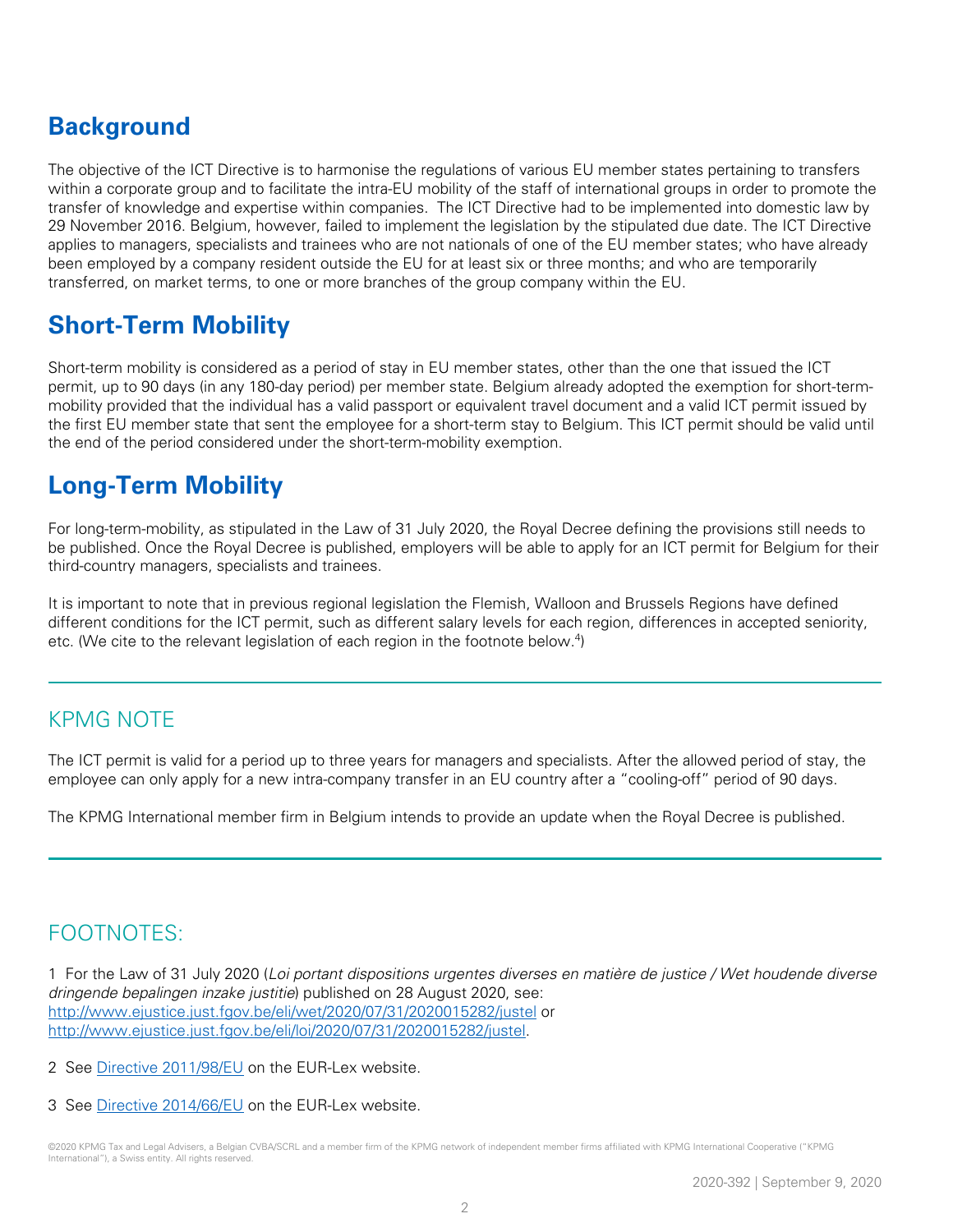#### FOOTNOTES continued:

4 See Besluit van de Brusselse Hoofdstedelijke Regering van 16 mei 2019 tot wijziging van het koninklijk besluit van 9 juni 1999 houdende de uitvoering van de wet van 30 april 1999 betreffende de tewerkstelling van buitenlandse werknemers, wat betreft de toelating tot arbeid voor activiteiten gevoerd in het kader van een overplaatsing binnen een onderneming, van een seizoenarbeider, van een onderzoeker, van een stagiair, van een vrijwilliger, of in het kader van de Europese blauwe kaart (in Dutch) at:

[http://www.ejustice.just.fgov.be/cgi/article\\_body.pl?language=nl&caller=summary&pub\\_date=19-06-](http://www.ejustice.just.fgov.be/cgi/article_body.pl?language=nl&caller=summary&pub_date=19-06-04&numac=2019012781)

[04&numac=2019012781](http://www.ejustice.just.fgov.be/cgi/article_body.pl?language=nl&caller=summary&pub_date=19-06-04&numac=2019012781) for the Brussels Region; see Arrêté du Gouvernement wallon du relatif à l'occupation des travailleurs étrangers et abrogeant l'arrêté royal du 9 juin 1999 portant exécution de la loi du 30 avril 1999 relative à l'occupation des travailleurs étrangers (in French) at:

[http://www.ejustice.just.fgov.be/cgi/article\\_body.pl?language=fr&pub\\_date=2019-06-](http://www.ejustice.just.fgov.be/cgi/article_body.pl?language=fr&pub_date=2019-06-19&caller=summary&numac=2019202870)

[19&caller=summary&numac=2019202870](http://www.ejustice.just.fgov.be/cgi/article_body.pl?language=fr&pub_date=2019-06-19&caller=summary&numac=2019202870) for the Walloon Region; and see Besluit van de Vlaamse Regering houdende uitvoering van de wet van 30 april 1999 betreffende de tewerkstelling van buitenlandse werknemers Zie wijziging(en) (in Dutch) at: <http://www.ejustice.just.fgov.be/eli/besluit/2018/12/07/2018015432/justel> for the Flemish Region.

\* \* \* \*